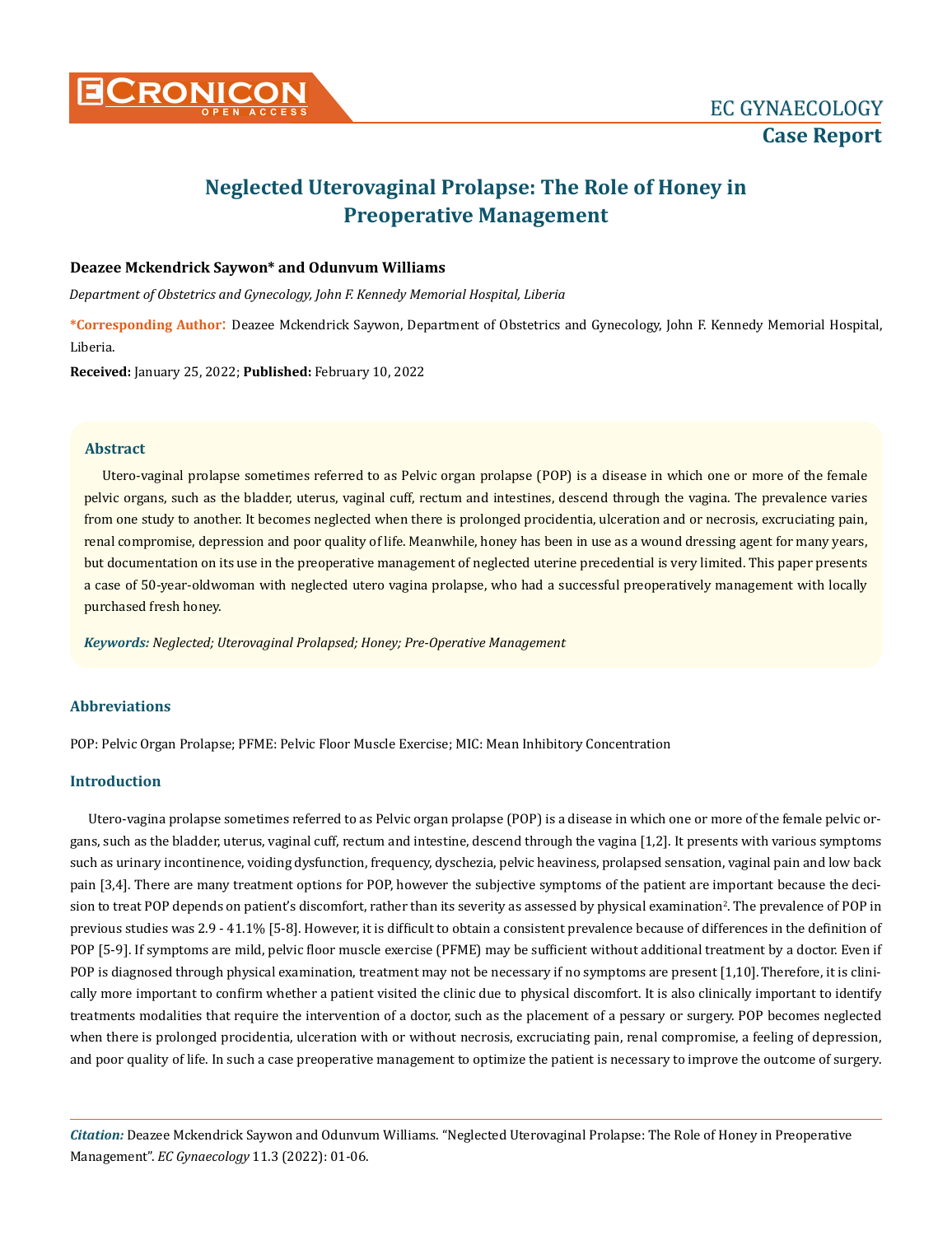Like any wound, when the procidentia is characterized by a bulky mass, inflammation, necrosis, and local sepsis, the use of topical honey daily to dress the prolapsed mass can be considered.

## **Case Presentation**

The case was a 50-years- old P4+1 post-menopausal, who presented with a complain of protrusion of a mass from the vagina, of 3 months duration. She has been experiencing progressive sensation of lump and heaviness in the vagina for over a period of 8-months. Three months prior to presentation, the mass prolapsed while urinating and became irreducible. There was initial urinary frequency and incontinence, followed by urinary retention. She also reported Intermittent bleeding from the surface of the mass, including purulent discharged from the vagina, and surface of the mass. Other reported symptoms were fever, abdominal and pelvic pains, constipation, weight loss, limited mobility and a feeling of depression. She admitted the use several herbal medications, both topical and oral during the course of illness. She attained menarche at the age of 13 years and menstruated for 4 days in a 28 - 30-day cycle. There was no history of contraceptive use and has never been screened for cervical cancer. She has had three spontaneous vagina deliveries, one caesarean section for breech presentation and one induced abortion. Her last childbirth was 17 years prior to her presentation. She has had myomectomy two years prior to presentation and was transfused with two 2 units of blood. There were no additional co-morbidities. She reported no known food or drug allergies. Family and social history was unremarkable. On examination, she was alert and well oriented, but ill looking and in painful distress. She was febrile with a temperature of  $38.8^{\circ}$ C. She was pale and dehydrated, but no jaundice and no edema. The respiratory rate was 22 cycles per minute, the lungs were clear bilaterally, the pulse rate was 118 beats per minute with regular rhythm and the blood pressure was 102/50 mmHg. Abdominal examination revealed a sub-umbilical midline scar with a distended bladder, filled with urine. Bowel sounds were present. Abdominal ultrasound confirmed fluid filled bladder, bilateral hydroureters and hydronephrosis. Pelvic examination revealed a huge solid mass protruding from the vaginal, which occluded the entire introitus. It was malodorous, necrotic, tender with associated contact bleeding. It measured 51 cm in circumference (Figure 1). The Perineal and gluteal regions had ulcerations and excoriation. An impression of neglected uterovaginal prolapse, complicated with urinary retention, hydroureter, hydronephrosis, anemia and sepsis was made.



*Figure 1: Huge solid, ulcerated and necrotic mass protruding from vagina.*

*Citation:* Deazee Mckendrick Saywon and Odunvum Williams. "Neglected Uterovaginal Prolapse: The Role of Honey in Preoperative Management". *EC Gynaecology* 11.3 (2022): 01-06.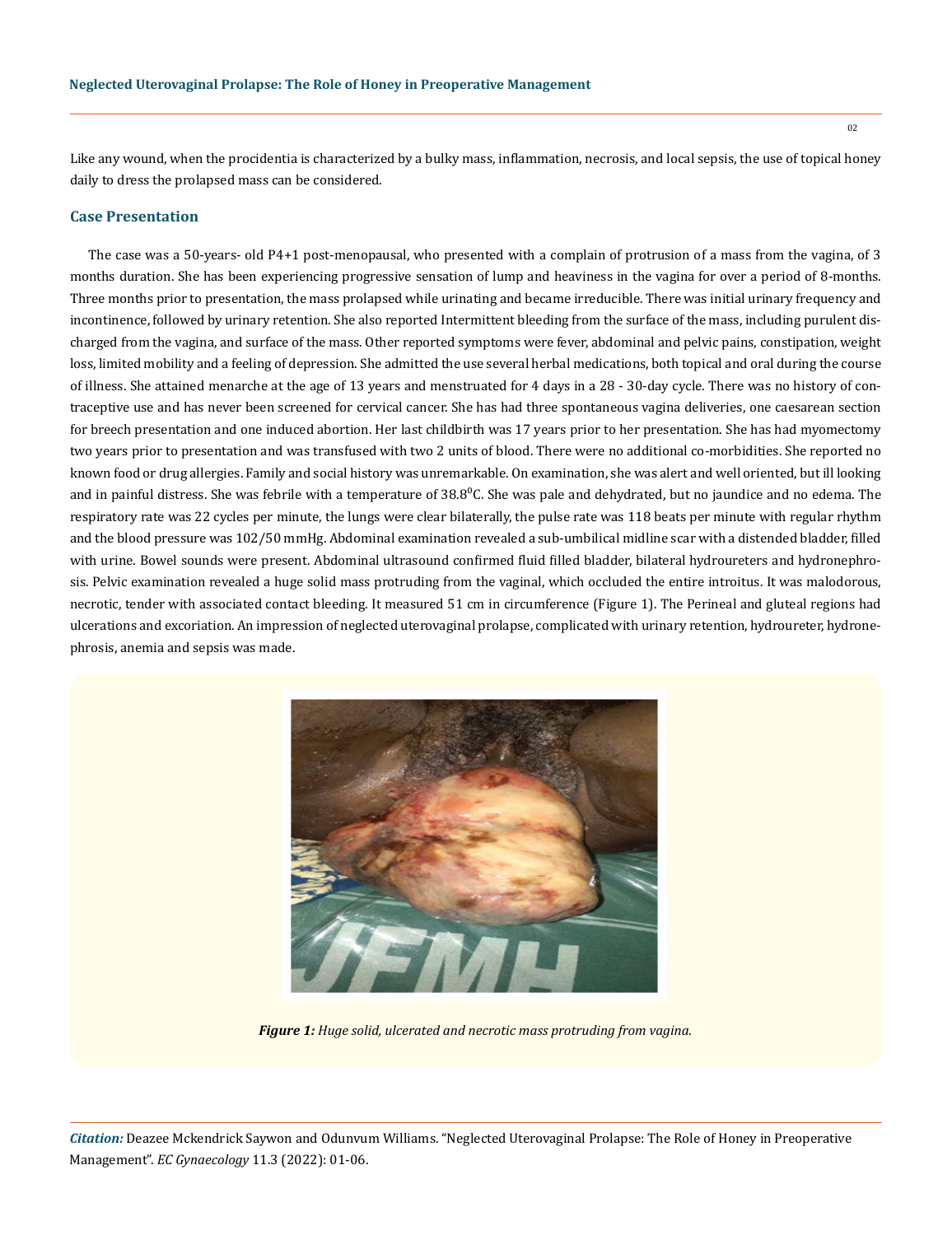Pertinent on complete blood count was a hemoglobin level of 5 grams per deciliter, white blood cells (WBC) count of 15000. Malaria smear was negative for malaria parasites. Urine microscopy showed WBC of 40 - 50 per high power field. A biopsy specimen of the mass for histopathology evaluation revealed degenerated leiomyoma.

The patient was counseled about her condition. Initially she was managed with intravenous fluid and transfused with three units of fresh whole blood over 72 hour. Intravenous ceftriaxone and metronidazole were administered for the first seven days. She was also given analgesics and hematinics during the period of optimization. The Bladder was drained initially through supra-pubic region as the urethral meatus was not assessable. Sitz bath was initiated twice a day for the first week, and this was followed by twice daily dressing of the mass with locally purchased fresh honey from the second week to the fourth week. Sterile gauze was soaked with the honey and spread over the surface of the prolapsed mass twice a day. After about three weeks of dressing with honey, the prolapsed mass reduced in circumference to 45 cm, with most of the necrotic tissues sloughed off. In addition, there was granulation and epithelization in most region of the prolapsed mass. Contact bleeding and discharges had stopped (Figure 2).



*Figure 2: The size of the mass has shrunken down to 45 cm, necrotic tissues fallen off, granulation and epithelization has occurred after three weeks of honey dressing. The cervical os is now visible.*

The urethra became visible by the third week of management. By the  $4<sup>th</sup>$  week, a repeat abdominopelvic ultrasound showed resolution of hydronephrosis and hydroureter as well as most of the presenting symptoms. After optimization, a retrograde vagina hysterectomy was done. The finding was a prolapsed myomatous uterus with hypertrophied uterovaginal pedicles. The Patient was discharged home on post operative day five. Post operatives follow up was done on days 14 and 30 with no abnormal findings.

# **Discussion**

Honey has been use in wound dressing for thousands of years [11,12]. Large amount of clinical evidences has been accumulated that demonstrate the effectiveness of honey in this application [13,14]. Recently, the science supporting its potency or efficacy has become available. It contains physical and bioactive components that can expedite healing process of wounds. The physical property is attributed to its acidity that creates a low PH of 3.2 - 4.5 [15,16]which positively impart wound healing by creating less favorable environment for protease activity [17]. In addition, the sugar content in honey creates a high level of osmolality drawing out water not only from the wound but also bacteria cell [18,19].This physical attribute worked well in our patient wherein the precedential after the treatment with honey had shrunken in size from 51 cm to 45 cm and necrotic tissue and malodorous discharge as evidences of infection had reduced.

*Citation:* Deazee Mckendrick Saywon and Odunvum Williams. "Neglected Uterovaginal Prolapse: The Role of Honey in Preoperative Management". *EC Gynaecology* 11.3 (2022): 01-06.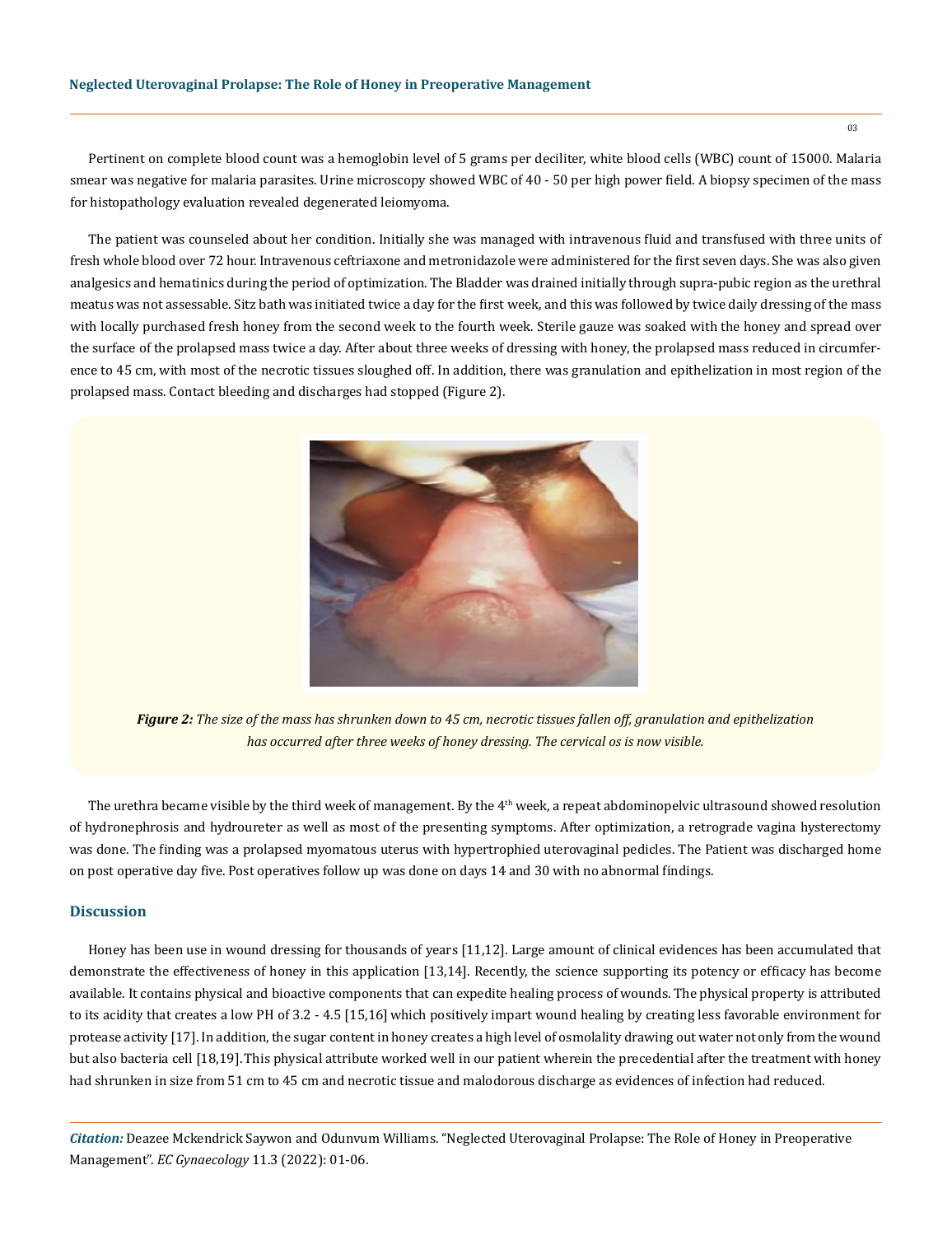In addition, bioactivity within the honey itself allows for continuous inhibition of bacterial growth even at low osmolality. This increase bioactivity has antimicrobial and other properties of wound healing as supported by randomized clinical trial [20,21]. The bioactivity can firstly be attributed to its anti-inflammatory action. Pedanius Dioscorides used honey to treat sunburn and spots on the face, as well as to heal inflammation of the throat and tonsils [22]. In clinical trials on burns comparing honey with silver sulfadiazine, honey showed decreased levels of the markers for inflammation, as well as reduced number of inflammatory cells present in biopsy samples. The antiinflammatory activity in honey was initially thought to be attributed to the presence of phenolic compounds that inhibit the production of the inflammatory cytokine TNF-α [23,24]. More recently, anti-inflammatory bee derived protein (apalbumia-1) component of honey has been identified [25].This is true for our patient wherein after two weeks of honey dressing all signs of inflammation associated with the procidentia including edema, pain and tenderness and increase discharge had significantly reduced, although this was not evident by biopsy to show reduced number of inflammatory cells or markers.

Another bioactivity of honey is its antimicrobial activity. The antimicrobial activities can be attributed to its high osmolality and acidity as stated earlier in its physical properties and to a larger extent the presence of hydrogen peroxide [11]. Studies on the mean inhibitory concentration (MIC) value was of honey was found to be below 11% as compared to the standard reference of antiseptic phenols with MIC of 13% to 18% weight per volume [21,22]. George and Cutting further strengthened the above study in which 130 clinical isolates of multi-resistant gram-negative bacteria were determine to be sensitive to standardized honey at a MIC value of 6% to 8% [26].Honey from manuka trees has a unique type of antibacterial activity because of a compound called methylglyoxal that is not affected by catalase [27]. In one observational study where 20 patients with spinal cord injuries who had chronic pressure ulcers (5 had grade IV ulcers and 15 had grade III ulcers) were treated with manuka honey [26] and after 1 week of treatment all swabs were void of bacterial growth, and after a period of 4 weeks, 18 patients showed complete wound healing. Overall, ulcer pain and size decreased significantly and odorous wounds were deodorized promptly. A further study [27] showed a group of 8 patients with non healing or recurrent venous leg ulcers treated with manuka honey healed with accelerated wound closure. Although the honey used in this case was locally purchased, we could not determine whether it was from manuka tree nor study it to find out whether it contains Methylglyoxal or hydrogen peroxide and other antibacterial components as stated in the above observational studies, but with clinical evidences of decrease inflammation and infection of the prolapsed uterus we can confidently say honey has an antimicrobial activities on clinical grounds.

In addition, honey has immune stimulatory activity and debriding action. Although anti-inflammatory action of honey will to some extent attenuate the immune response but the overall immune-stimulatory activity will lead to wound healing by helping suppress infection and stimulate growth and repair of tissue [13,14].This immune-stimulatory activity of honey has been attributed to; major royal jelly protein-1 (MRJP-1), arabinogalactan, endotoxin contaminant in honey, and an unidentified substance of molecular weight 5.8 kDa [28]. Generally, these molecule stimulate re-epithelization by stimulation of keratinocytes, IL-B, and TGF alpha as well as angiogenesis. Mechanism of debridement of wounds has recently been [29] hypothesized by increase plasmin activity. Debridement of wounds using honey dressings has been observed in clinical trials on burns [30,31].In the case of this uterine procidentia, there was remarkable debridement and or sloughing off the necrotic tissue of the prolapsed uterus, with granulation and subsequent epithelization after two to three weeks of honey dressing. Again, we were not able to determine whether our locally purchased honey contained these immune stimulatory and debriding components but the clinical course during the preoperative management made us to concur on the immune stimulatory and debriding properties of honey as seen in figure 2 above.

#### **Conclusion**

Uterovagina prolapsed is a common gynecological condition. Prolong procidentia can lead to ulceration, necrosis and or gangrene, excruciating pain, renal compromised depression and poor quality of life and in such case it's considered neglected. Pre-operative dressing of an ulcerated and necrotic uterovaginal prolapsed with honey has favorable outcomes like many other surgical wound as well as cost ef-

*Citation:* Deazee Mckendrick Saywon and Odunvum Williams. "Neglected Uterovaginal Prolapse: The Role of Honey in Preoperative Management". *EC Gynaecology* 11.3 (2022): 01-06.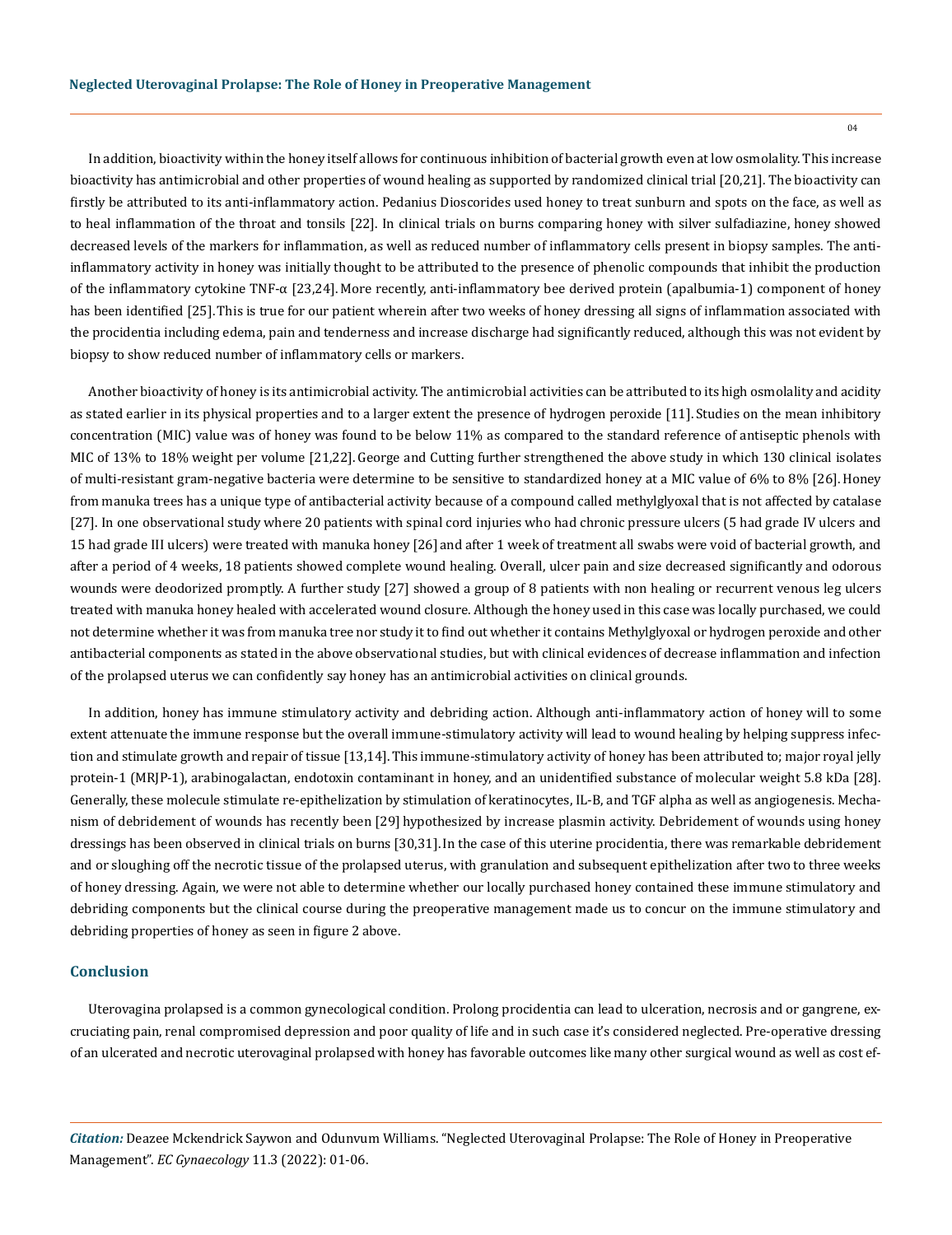fective. From a clinical perspective, there is a vast amount of evidence to support the use of honey in wound care.Although some argue the absence of high quality controlled or comparative randomized studies but when clinical evidence of the highest level is not available, then decisions on modes of treatment need to be based on whatever evidence is available. Therefore, we conclude that the available evidences support the use of honey in wound cares including those of neglected utero vagina prolapsed.

## **Acknowledgment**

We hereby acknowledge Professor Edetafe P. Gharoro for his immense contribution to the obstetrics and gynecology department of the John F. Kennedy Memorial hospital maternity center while serving as head of the department. As a great mentor, not only did he guide us in the surgical skills and techniques as evidenced by the successful outcome of this case but he also laid the foundation for research and publication in the department on which we are thriving today.

### **Bibliography**

- 1. [Choi KH and Hong JY. "Management of pelvic organ prolapse".](https://www.ncbi.nlm.nih.gov/pmc/articles/PMC4231145/) *The Korean Journal of Urological Oncology* 55 (2014): 693-702.
- 2. [Barber MD. "Pelvic organ prolapse".](https://pubmed.ncbi.nlm.nih.gov/27439423/) *British Medical Journal* 354 (2016): i3853.
- 3. Ellerkmann RM., *et al*[. "Correlation of symptoms with location and severity of pelvic organ prolapse".](https://pubmed.ncbi.nlm.nih.gov/11744905/) *American Journal of Obstetrics and Gynecology* [185 \(2001\): 1332-1337.](https://pubmed.ncbi.nlm.nih.gov/11744905/)
- 4. [Mouritsen L and Larsen JP. "Symptoms, bother and POPQ in women referred with pelvic organ prolapse".](https://pubmed.ncbi.nlm.nih.gov/12851756/) *International Urogynecology [Journal and Pelvic Floor Dysfunction](https://pubmed.ncbi.nlm.nih.gov/12851756/)* 14 (2003): 122-127.
- 5. Hendrix SL., *et al*[. "Pelvic organ prolapse in the Women's Health Initiative: gravity and gravidity".](https://pubmed.ncbi.nlm.nih.gov/12066091/) *American Journal of Obstetrics and Gynecology* [186 \(2002\):1160-1166.](https://pubmed.ncbi.nlm.nih.gov/12066091/)
- 6. Maehle-Schmidt M., *et al*[. "Prevalence of symptomatic pelvic organ prolapse in a Swedish population".](https://link.springer.com/article/10.1007/s00192-005-1326-1) *International Urogynecology [Journal Pelvic Floor Dysfunction](https://link.springer.com/article/10.1007/s00192-005-1326-1)* 16 (2005): 497-503.
- 7. Rortveit G., *et al*[. "Symptomatic pelvic organ prolapse: prevalence and risk factors in a population-based, racially diverse cohort".](https://pubmed.ncbi.nlm.nih.gov/17540813/)  *[Obstetrics and Gynecology](https://pubmed.ncbi.nlm.nih.gov/17540813/)* 109 (2007): 1396-1403.
- 8. Nygaard I., *et al*[. "Prevalence of symptomatic pelvic floor disorders in US women".](https://www.ncbi.nlm.nih.gov/pmc/articles/PMC2918416/) *The Journal of the American Medical Association* [300 \(2008\): 1311-1316.](https://www.ncbi.nlm.nih.gov/pmc/articles/PMC2918416/)
- 9. [Barber MD and Maher C. "Epidemiology and outcome assessment of pelvic organ prolapse".](https://pubmed.ncbi.nlm.nih.gov/24142054/) *International Urogynecology Journal* 24 [\(2013\): 1783-1790.](https://pubmed.ncbi.nlm.nih.gov/24142054/)
- 10. Handa VL., *et al*[. "Progression and remission of pelvic organ prolapse: a longitudinal study of menopausal women".](https://pubmed.ncbi.nlm.nih.gov/14749630/) *American Journal [of Obstetrics and Gynecology](https://pubmed.ncbi.nlm.nih.gov/14749630/)* 190 (2004): 27-32.
- 11. [Forrest RD. "Early history of wound treatment".](https://www.ncbi.nlm.nih.gov/pmc/articles/PMC1437561/) *Journal of the Royal Society of Medicine* 75.3 (1982): 198-205.
- 12. [Majno G. "The Healing Hand. Man and Wound in the Ancient World". Cambridge, Massachusetts: Harvard University Press \(1975\).](https://www.ncbi.nlm.nih.gov/pmc/articles/PMC1081878/)
- 13. [Molan PC. "The evidence supporting the use of honey as a wound dressing".](https://pubmed.ncbi.nlm.nih.gov/16543212/) *The International Journal of Lower Extremity Wounds* 5.1 [\(2006\): 40-54.](https://pubmed.ncbi.nlm.nih.gov/16543212/)
- 14. [Molan PC. "The evidence and the rationale for the use of honey as a wound dressing".](https://researchcommons.waikato.ac.nz/handle/10289/6095) *Wound Practice and Research* 19.4 (2011): 204- [221.](https://researchcommons.waikato.ac.nz/handle/10289/6095)

*Citation:* Deazee Mckendrick Saywon and Odunvum Williams. "Neglected Uterovaginal Prolapse: The Role of Honey in Preoperative Management". *EC Gynaecology* 11.3 (2022): 01-06.